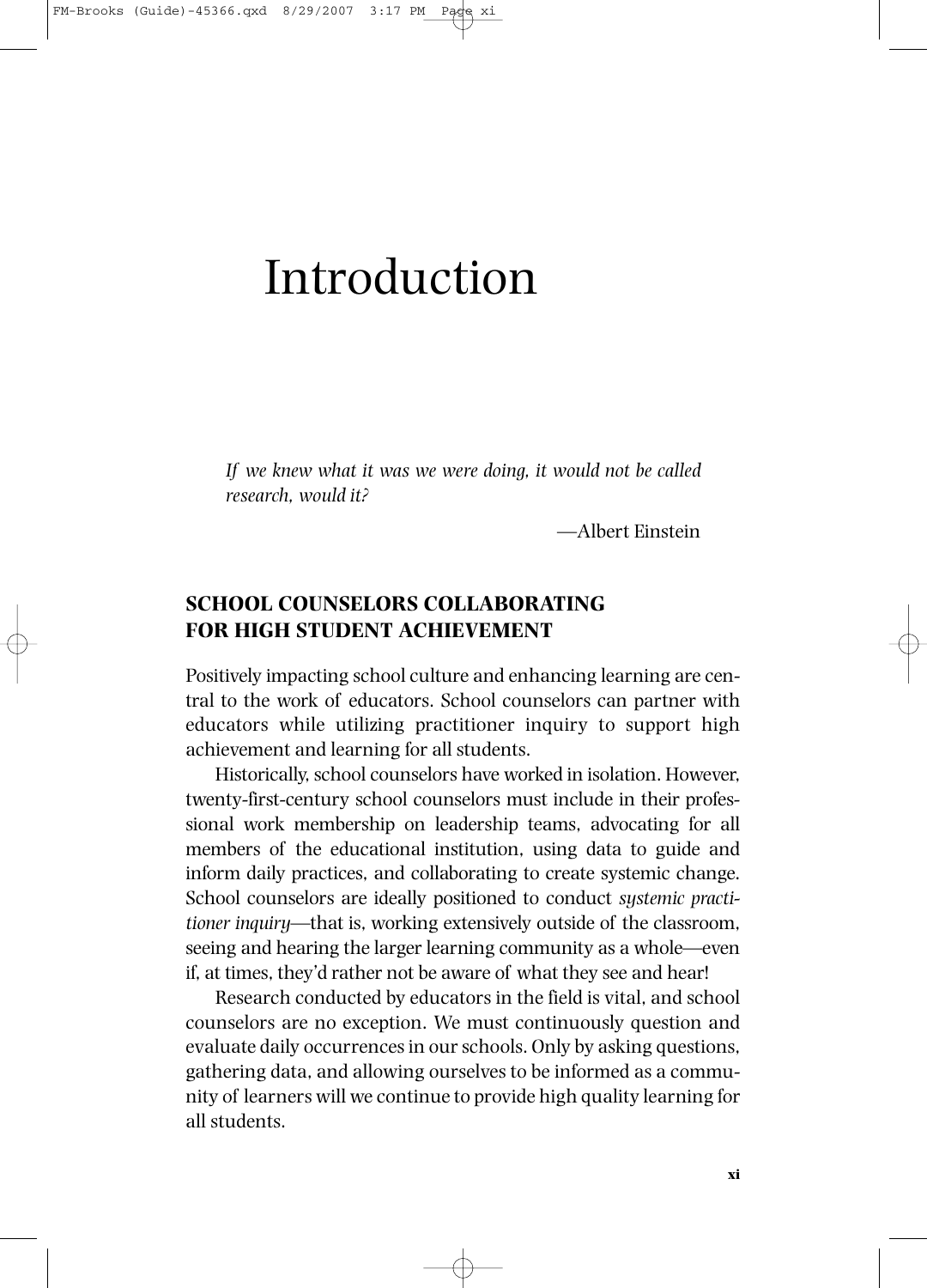#### **xii** • **THE REFLECTIVE SCHOOL COUNSELOR'S GUIDE**

We believe this is the only guidebook *specific* to practitioner inquiry for school counselors. Teacher inquiry provides wonderful insights for the classroom. Missing are questions targeting the larger learning community. School counselors have long recognized the importance of asking difficult questions. What has not been readily apparent is (1) how to frame and ask the questions, (2) how to gather authentic data, and (3) how to use results to create lasting systemic change. Practitioner inquiry for school counselors embraces more than gathering data about students. In the larger context, school counselor practitioner inquiry can encompass the entire school and/or community and reach beyond the school counselor's everyday work in the building. Practitioner inquiry for school counselors can best be defined as a quest or journey to better understand the issues pressing on the system that potentially create barriers for students.

## **SCHOOL CULTURE IN THE TIME OF SCHOOL REFORM**

We write this book in the midst of school reform. Many elementary, middle, and high schools are being placed on remediation lists. We watch as morale plummets in the buildings, parents voice frustration, and state legislatures mandate yet one more layer of bureaucracy for all school personnel to decipher. Despite all of the apparent negatives, we find educators embracing their profession, continuing to evaluate their work while designing and implementing creative, thoughtful, and engaging learning experiences for students. School personnel continue to come together and defy the odds: students *are* demonstrating achievement far exceeding the bottom line. Schools *are* making the national roster for closing the achievement gap (Chenoweth, 2007).

We have been fortunate to work with committed professionals who believe in themselves, their students, and their transforming schools. A culture of caring, concern, and genuine commitment is repeatedly demonstrated by educational professionals. Culture is a direct result of hard work and continuous effort by all stakeholders, extending beyond the school building to include the community as a whole.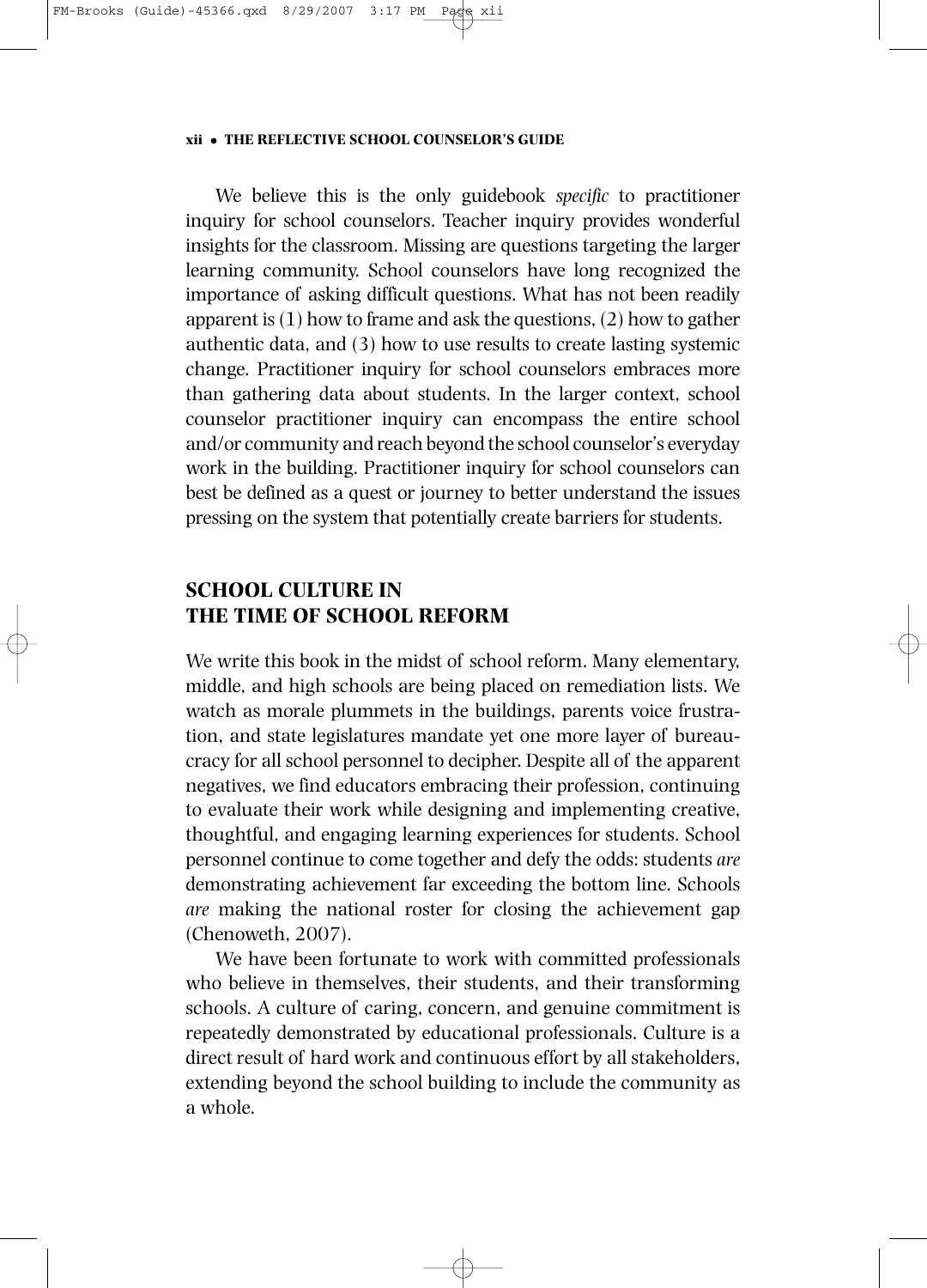Partnerships have been developed in new and exciting ways between schools and communities. These partnerships bring individuals from all walks of life together for a common goal: educating all students to high standards. A common thread can be identified in partnership success: collaboration between all stakeholders. We have been fortunate to have Laura Pedersen, school counseling program coordinator at Lewis & Clark College, share her expertise on building stakeholder partnerships in Chapter 6. This chapter provides strategies that will enable you to reach out successfully to all potential members of your community.

### **TIPS FOR USING THE BOOK**

A side note to the writing of this book: We began the journey after learning of the need for the text from school counseling practitioners and counselor educators. As we began the work, we struggled with the idea of research versus educational research versus inquiry. We were aware of the reluctance, and even fear, that many educators have when it comes to doing "research." This is why our book title encourages readers to begin the journey of becoming researcher-practitioners in their schools. After soul searching and evaluating existing writings, we chose to guide school counselors to undertake their data and research endeavors through the lens of *inquiry*, a user-friendly word without the negative connotation so many educators attach to the word *research.* As David Hagstrom wrote in *From Outrageous to Inspired*, "The way of inquiry evokes participants' understandings, values, and intents, as well as their gifts and talents. Taking the way of inquiry allows the group to become the leader in the school community" (2004, p. 91).

We have designed this book as a practical tool. We realize some chapters may be of more interest than others. For example, Chapter 2, Discovering the Territory: Exploring Others' Expertise, might not be essential to your question as a practitioner but might be more essential for pursuing potential solutions. Do not hesitate to peruse the book and find chapters or sections speaking to your current work or area(s) of concern. An ongoing case study at the end of each